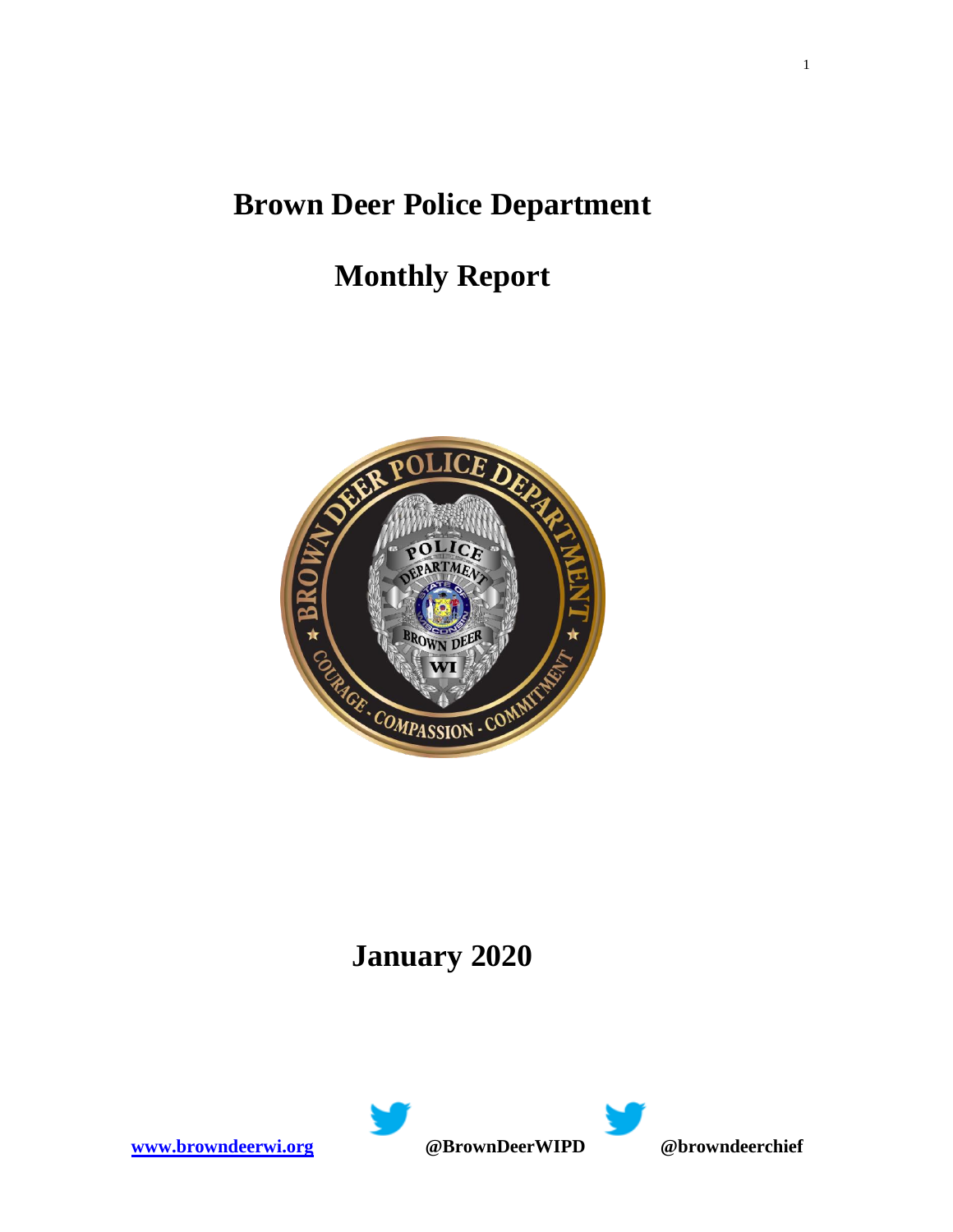#### *Activity Report:*

During the month of January, the Brown Deer Police Department responded to 1538 calls for service, issued 484 traffic citations, 123 parking citations and made 150 non-traffic related arrests/citations. Overall activity level was higher when compared with the prior year.

#### **Citations & Arrests**

Traffic: **484** Non-Traffic: **150**

| <b>Speed Related</b>               | 63  | Weapon Related            |             |
|------------------------------------|-----|---------------------------|-------------|
| <b>Traffic Signs &amp; Signals</b> | 20  | Battery/Assault           |             |
| <b>Driver License Violations</b>   | 150 | Burglary/Trespassing      | 4           |
| Vehicle Registration               | 116 | <b>Disorderly Conduct</b> | 25          |
| OMVWI/PAC                          | 19  | Obstructing/Resisting     | 8           |
| Insurance                          | 56  | <b>Drug Related</b>       | 17          |
| <b>Seat Belts</b>                  | 50  | Theft                     | 6           |
| All Others                         | 10  | <b>Retail Theft</b>       | 17          |
|                                    |     | Robberv                   | $\mathbf 2$ |
|                                    |     | <b>Domestic Related</b>   | 8           |
|                                    |     | Warrants                  | 48          |
|                                    |     | <b>All Others</b>         | 8           |

#### **Chief's Report**

On January 13<sup>th</sup>, PO Leeman was sworn in as a Sergeant. Sgt. Leeman has been with the Brown Deer Police Department since May of 2014. You can follow Sgt. Leeman on Twitter @LeemanSgt

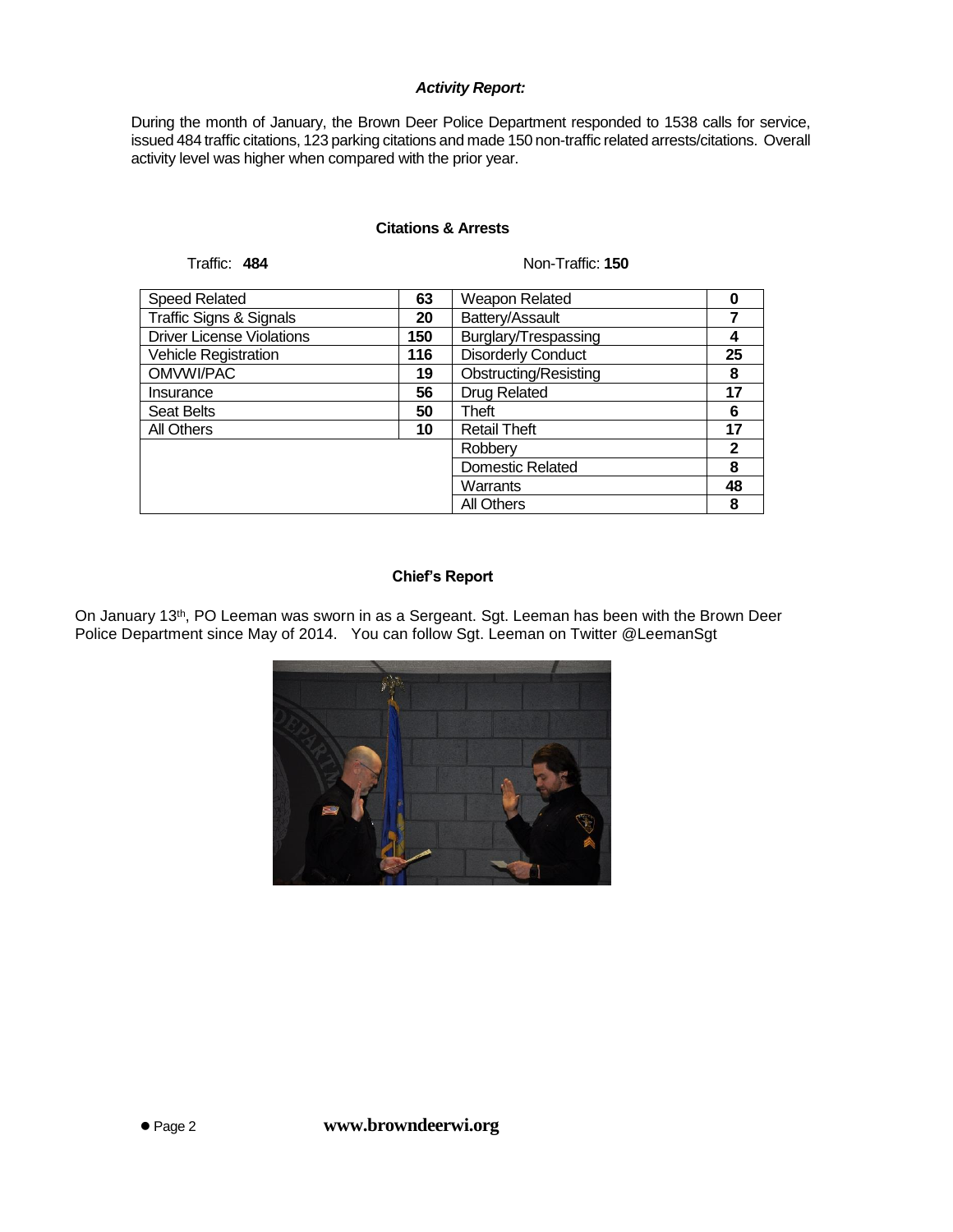### **2019/2020 Year to Date Calls for Service**



**2019/2020 Year to Date Enforcement Action (arrests, citations & warnings)**

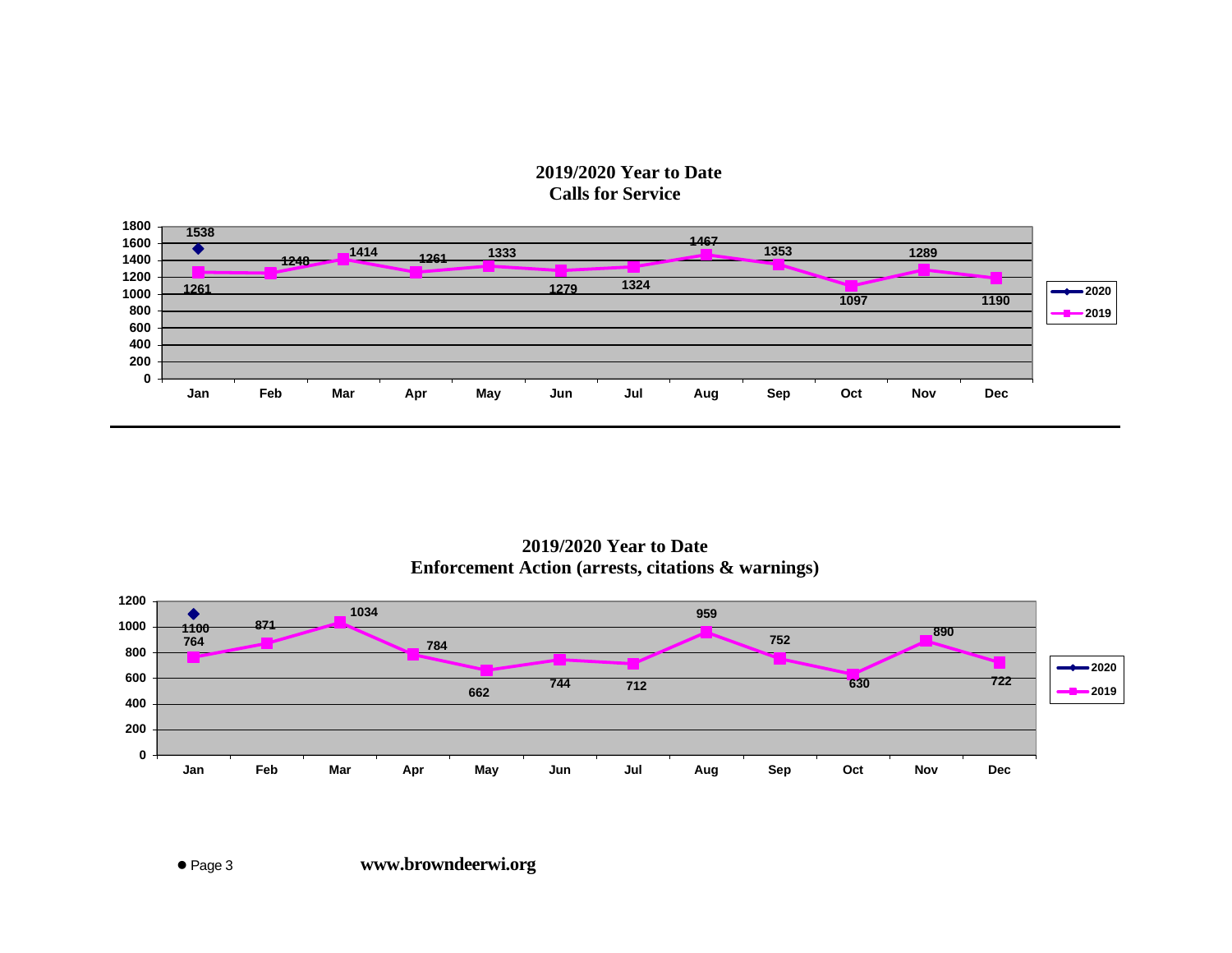**Reported Crime Comparison January 2019/2020**



**Reported Crime Comparison Year to Date**

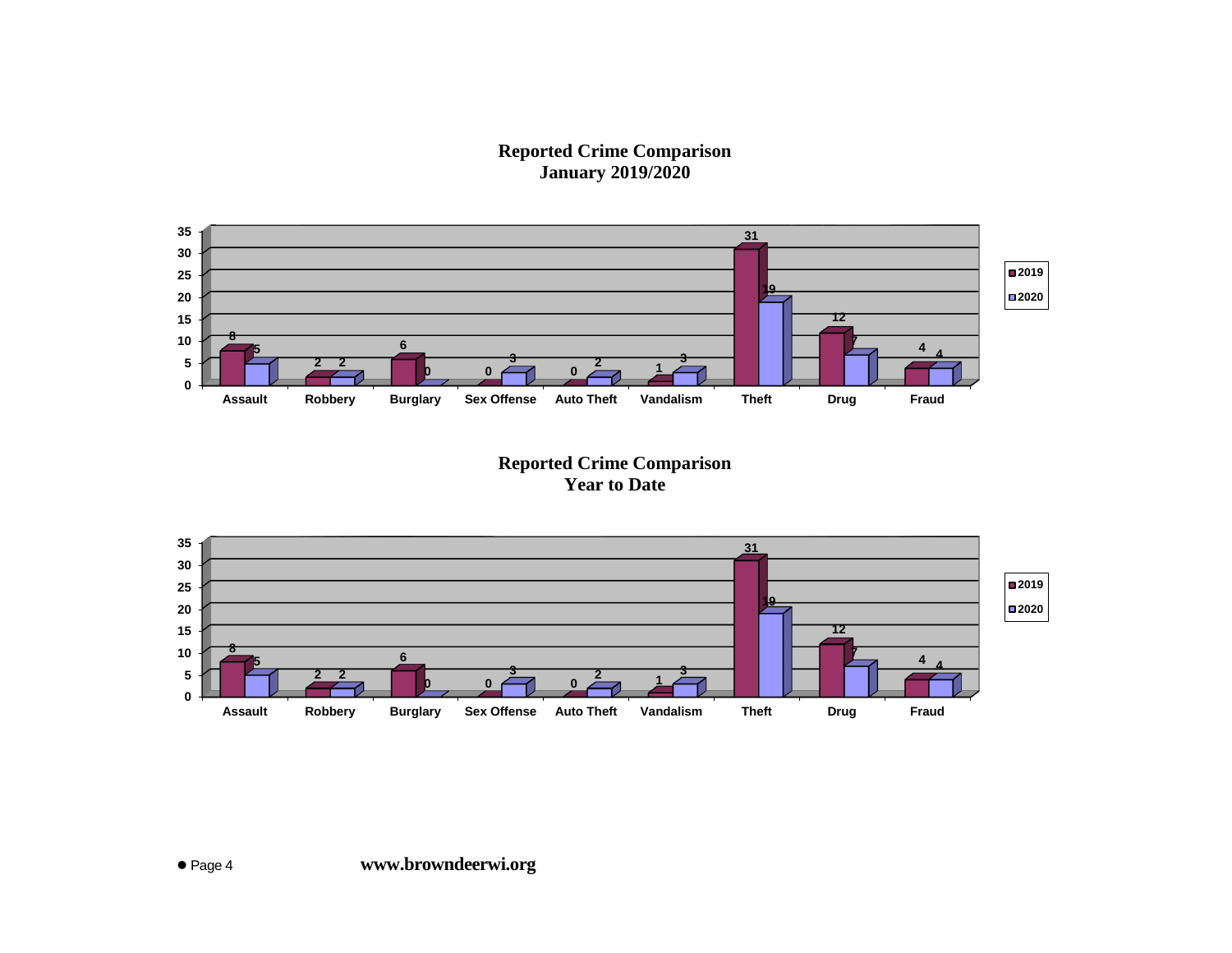

General Calls for Service – Complaints that typically do not require a police report and/or those that occur infrequently enough that they can't be assigned to one of the listed categories. Examples would be disabled vehicles, death investigations, etc.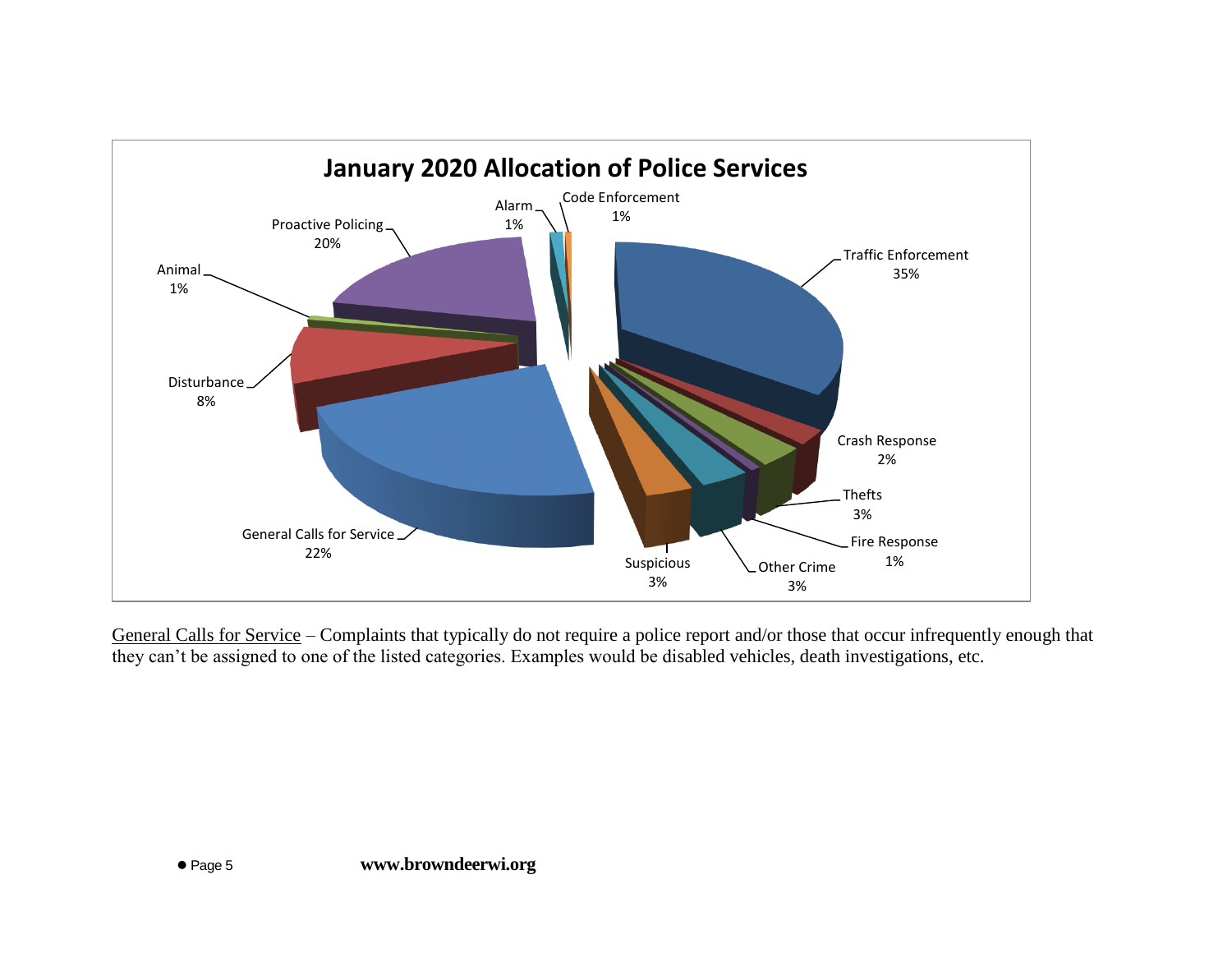

\* 70% of Bayside Reported Incidents are associated with the Communications Center



Part I offenses include: Homicide, assaults, burglary, robbery, theft and MV theft. Part II offenses include general order crimes such as disorderly conduct, frauds, vandalism, narcotic offenses.